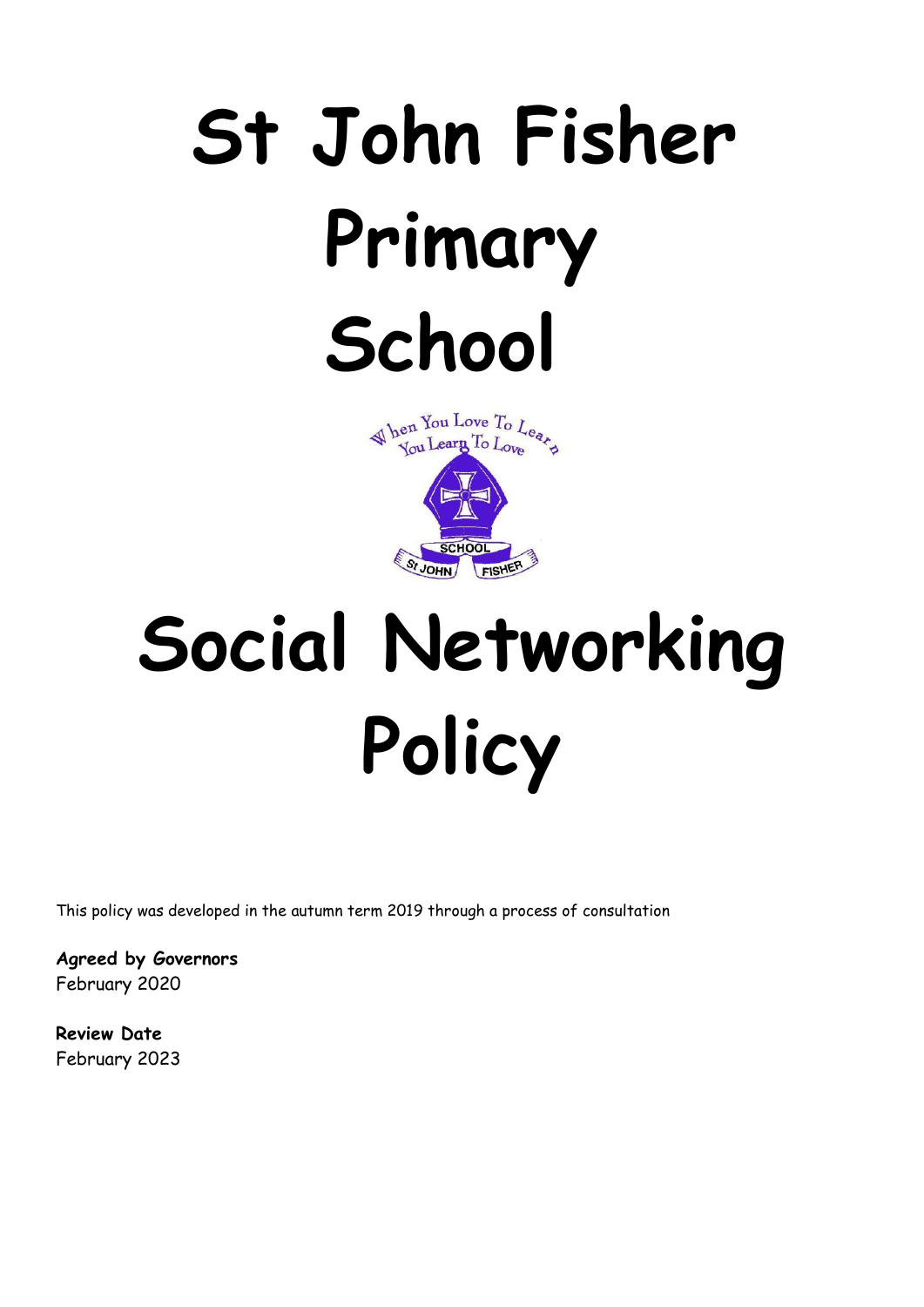# **Introduction to the Policy**

The school is aware and acknowledges that increasing numbers of adults and children are using social networking sites. The two with the widest use are Facebook and MSN.

The widespread availability and use of social networking application bring opportunities to understand, engage and communicate with audiences in new ways. It is important that we are able to use these technologies and services effectively and flexibly. However, it is also important to ensure that we balance this with our reputation.

This policy and associated guidance is to protect staff and advise school leadership on how to deal with potential inappropriate use of social networking sites.

For example, our use of social networking applications has implications for our duty to safeguard children, young people and vulnerable adults.

The policy requirements in this document aim to provide this balance to support innovation whilst providing a framework of good practice.

#### **Purpose**

The purpose of this policy is to ensure:

That the school is not exposed to legal risks

That the reputation of the school is not adversely affected

That our users are able to clearly distinguish where information provided via social networking applications is legitimately representative of the school.

Facebook is targeted at older teenagers and adults. They have a no under 13 registration policy and recommend parental guidance for 13 to 16 year olds.

The following are extracts from Facebook privacy policy:

"If you are under age 13, please do not attempt to register for Facebook or provide any personal information about yourself to us. If we learn that we have collected personal information from a child under age 13, we will delete that information as quickly as possible. If you believe that we might have any information from <sup>a</sup> child under age 13, please contact us"

"We strongly recommend that minors 13 years of age or older ask their parents for permission before sending any information about themselves to anyone over the Internet andwe encourage parents to teach their children about safe internet use practices.

This guidance is to advise and protect staff from accusations of improper relationships with pupils: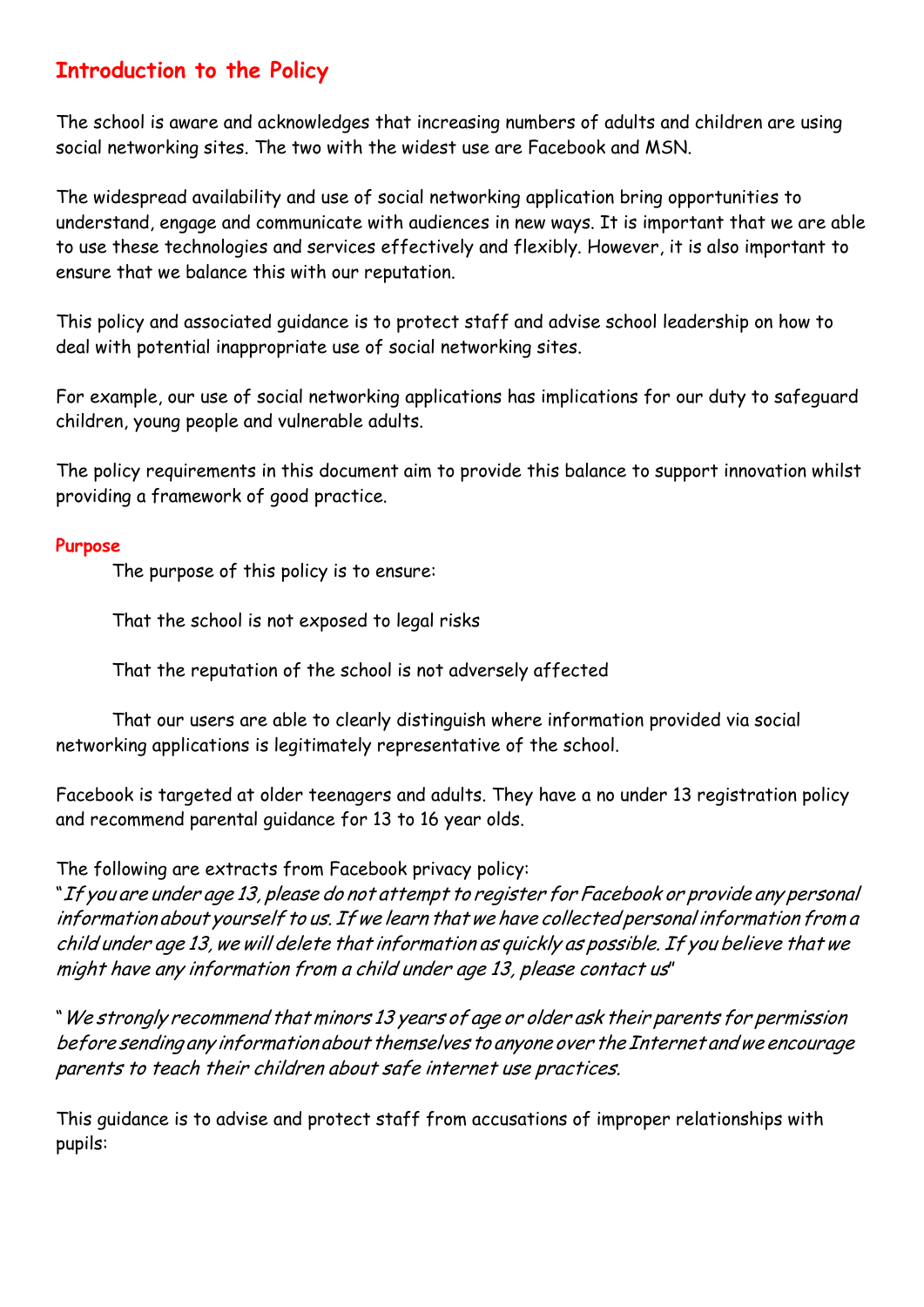#### **SCOPE**

This policy covers the use of social networking applications by all school stakeholders, including, employees, Governors and pupils. These groups are referred to collectively as 'school representatives' for brevity.

The requirements of this policy apply to all uses of social networking applications which are used for any school related purpose and regardless of whether the School representatives are contributing in an official capacity to social networking applications provided by external organisations.

Social networking applications include, but are not limited to:

Blogs, for example Blogger

Online discussion forums, such as netmums.com

Collaborative spaces, such as Facebook

Media sharing services, for example YouTube

'Micro-blogging' applications, for example Twitter

All school representatives should bear in mind that information they share through social networking applications, even if they are on private spaces, are still subject to copyright, data protection and Freedom of Information legislation, the Safeguarding Vulnerable Groups Act 2006 and other legislation. They must also operate in line with the School's Equality and Diversity Policy.

#### **Use of Social networking sites in work time**

Use of social networking applications in work time for personal use only is not permitted, unless permission has been given by the Head teacher.

#### **Social Networking as part of School Service**

All proposals for using social networking applications as part of a school service (whether they are hosted by the school or by a third party) must be approved by the Head teacher first.

Use of social networking applications which are not related to any school services (for example, contributing to a wiki provided by a professional association) does not need to be approved by the Head teacher. However, school representatives must still operate in line with the requirements set out within the policy.

School representatives must adhere to the following Terms of Use. The Terms of Use below apply to all uses of social networking applications by all school representatives.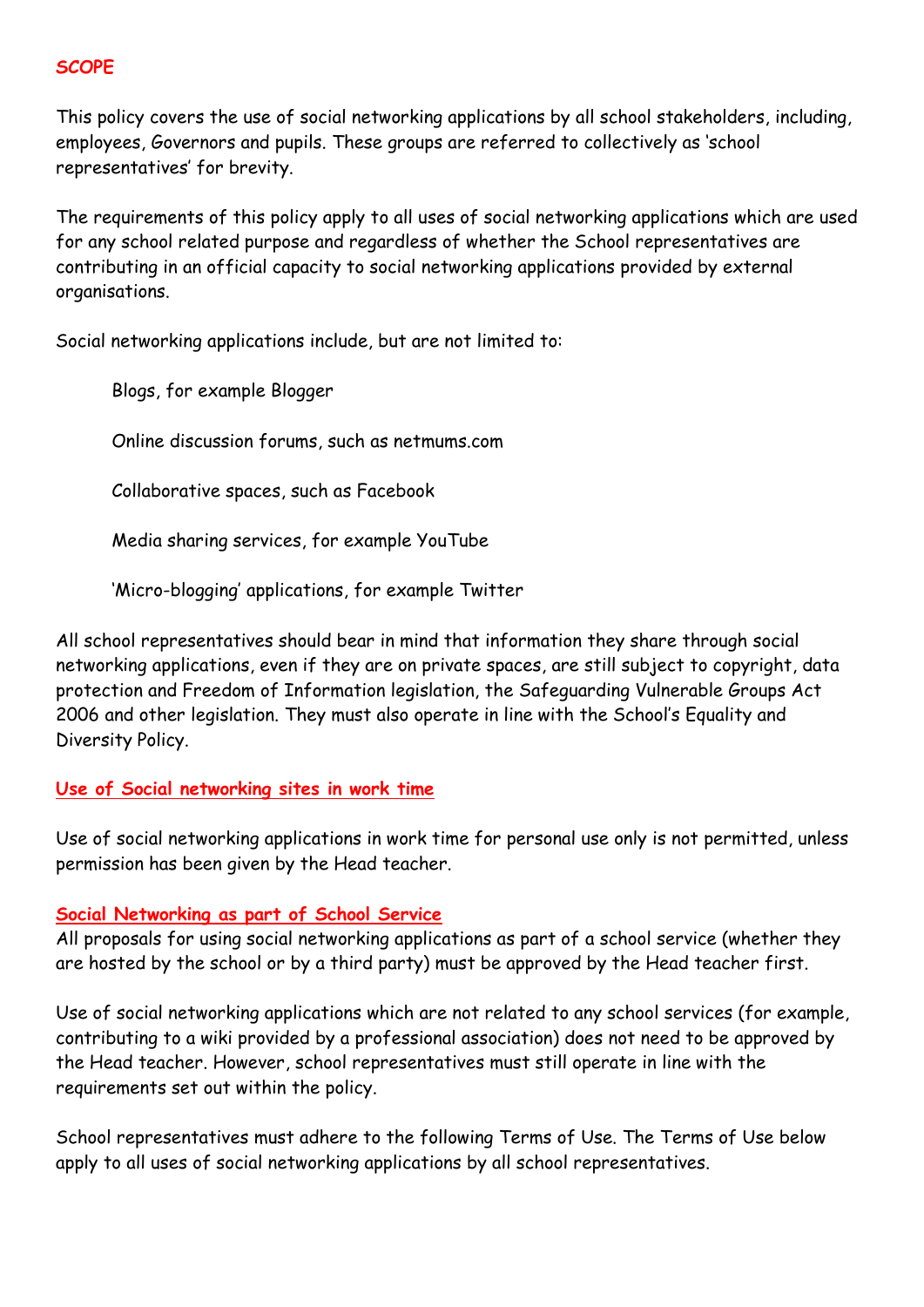This includes, but is not limited to, public facing applications such as open discussion forums and internally-facing uses such as project blogs regardless of whether they are hosted on school network or not.

Where applications allow the posting of messages online, users must be mindful that the right to freedom of expression attaches only to lawful conduct. St John Fisher Primary School expects that users of social networking applications will always exercise the right of freedom of expression with due consideration for the rights of others and strictly in accordance with these Terms of Use.

Terms of Use

## Social Networking applications

Must not be used to publish any content which may result in actions for defamation, discrimination, breaches of copyright, data protection or other claim for damages. This includes but is not limited to material of an illegal, sexual or offensive nature that may bring the school into disrepute.

Must not be used for the promotion of personal financial interests, commercial ventures or personal campaigns.

Must not be used in an abusive or hateful manner.

Must not be used for actions that would put school representatives in breach of school codes of conduct or policies relating to staff.

Must not breach the school's misconduct, equal opportunities or bullying and harassment policies.

Must not be used to discuss or advise any matters relating to school matters, staff, pupils or parents.

No staff member should have a pupil or former pupil under the age of 18 as a 'friend' to share information with.

Employees should not identify themselves as a representative of the school.

References should not be made to any staff member, pupil, parent or school activity / event unless prior permission has been obtained and agreed with the Head Teacher.

Staff should be aware that if their out-of-work activity causes potential embarrassment for the employer or detrimentally effects the employer's reputation then the employer is entitled to take disciplinary action.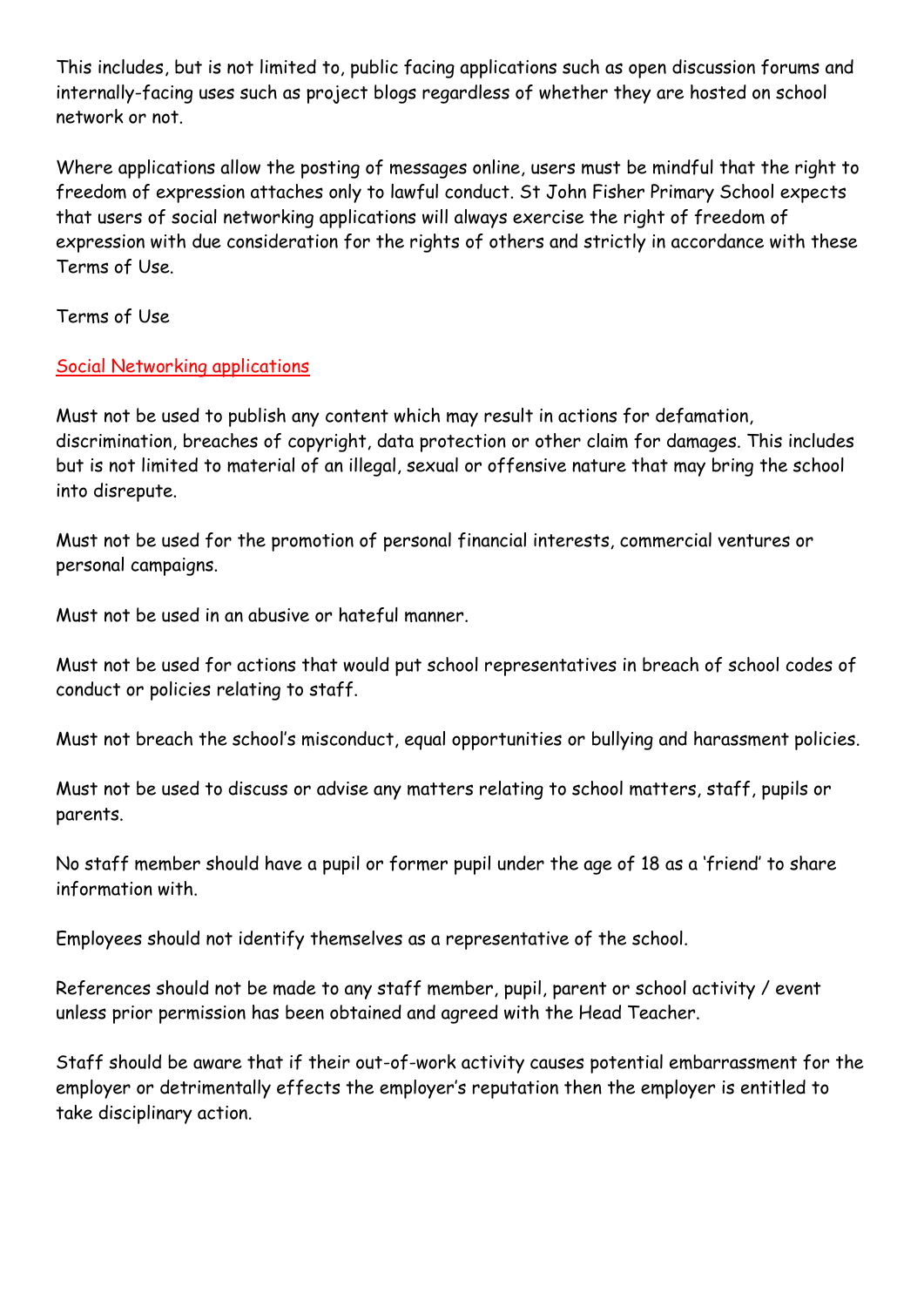## **Guidance/protection for staff on using social networking**

No member of staff should interact with any pupil in the school on social networking sites.

No member of staff should interact with any ex-pupil in the school on social networking sites who is under the age of 18.

This means that no member of the school staff should request access to a pupil's area on the social networking site. Neither should they permit the pupil access to the staff members' area e.g. by accepting them as a friend.

Where family and friends have pupils in school and there are legitimate family links, please inform the head teacher in writing. However, it would not be appropriate to network during the working day on school equipment.

It is illegal for an adult to network, giving their age and status as a child.

If you have any evidence of pupils or adults using social networking sites in the working day, please contact the named Child Protection person in school.

Guidance/protection for Pupils on using social networking

No pupil under 13 should be accessing social networking sites. This is the guidance from both Facebook and MSN. There is a mechanism on Facebook where pupils can be reported via the Help screen; at the time of time of writing this policy the direct link for this is[:](http://www.facebook.com/help/contact.php?show_form=underage) [http://www.facebook.com/help/contact.php?show\\_form=underage](http://www.facebook.com/help/contact.php?show_form=underage)

No pupil may access social networking sites during the school working day.

All mobile phones must be locked away at the beginning of the school day, the Internet capability must be switched off. Failure to follow this guidance will result in a total ban for the student using a mobile phone.

No pupil should attempt to join a staff member's areas on networking sites. If pupils attempt to do this, the member of staff is to inform the Head teacher. Parents will be informed if this happens.

No school computers are to be used to access social networking sites at any time of day.

Any attempts to breach firewalls will result in a ban from using school ICT equipment other than with close supervision.

Please report any improper contact or cyber bullying to you tutor / class teacher in confidence as soon as it happens.

We have a zero tolerance to cyber bullying.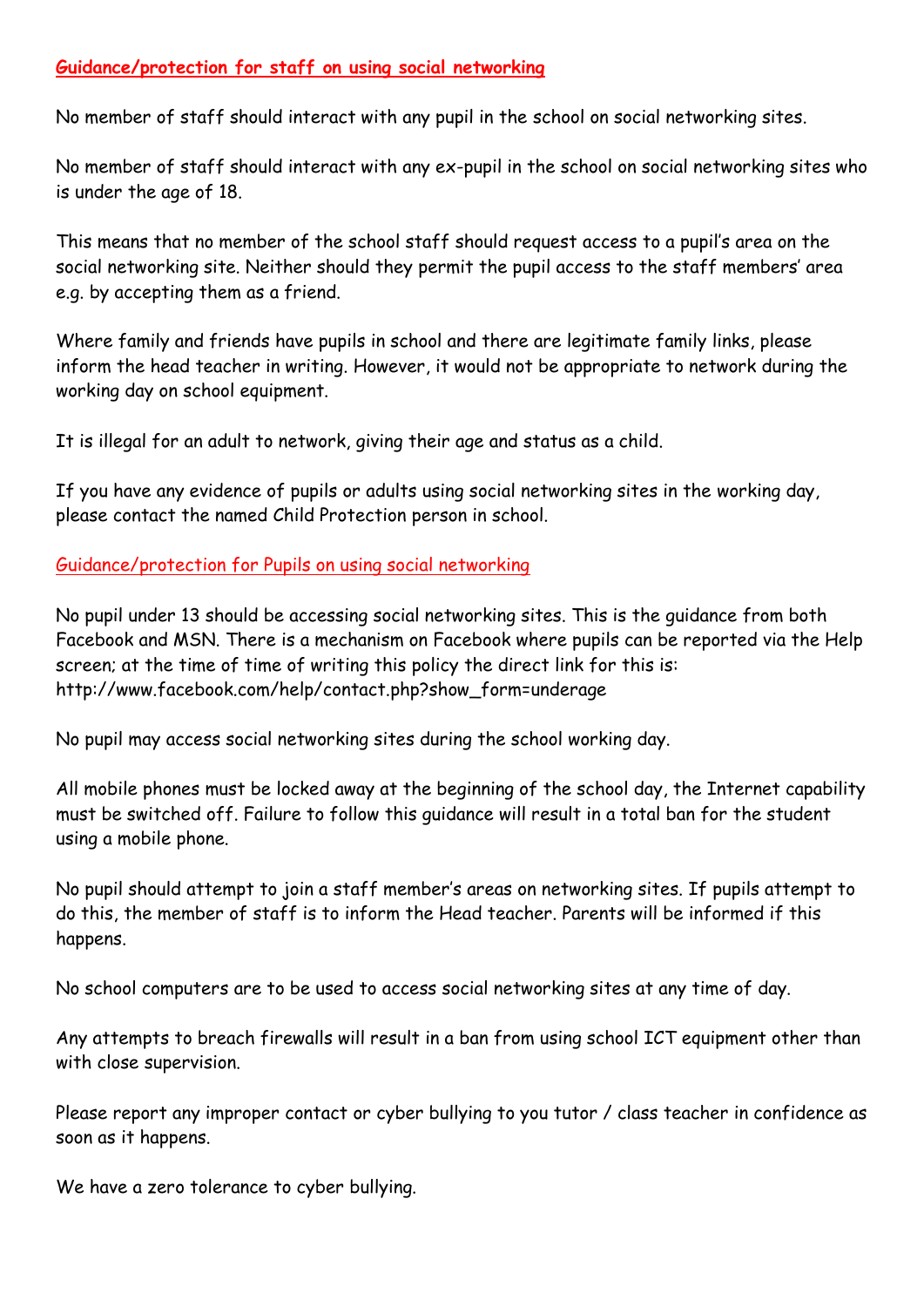# Child protection guidance

If the head teacher receives a disclosure that an adult employed by the school is using a social networking site in an inappropriate manner as detailed above they should:

Record the disclosure in line with their child protection policy

Schools must refer the matter to the LADO who will investigate via Bexley Police Child Protection Team.

If the disclosure has come from a parent, take normal steps to calm the parent and explain processes.

If disclosure comes from a member of staff, try to maintain confidentiality The LADO will advise whether the member of staff should be suspended pending investigation after contact with the police. It is not recommended that action is taken until advice has been given.

If disclosure is from a child, follow your normal process in your child protection policy until the police investigation has been carried out.

### **Cyber Bullying**

By adopting the recommended no use of social networking sites on school premises, St John Fisher Primary School protects themselves from accusations of complicity in any cyber bullying through the provision of access.

Parents should be clearly aware of the school's policy of access to social; networking sites. Where a disclosure of bullying is made, schools now have the duty to investigate and protect, even where the bullying originates outside the school.

This can be a complex area, and these examples might help:

A child is receiving taunts on Facebook and text from an ex pupil who moved three months ago: This is not a school responsibility, though the school might contact the new school to broker a resolution.

A child is receiving taunts from peers. It is all at weekends using MSN and Facebook. The pupils are in the school: The school has a duty of care to investigate and work with the families, as they attend the school.

A child is receiving taunts from peers. It is all at weekends using Facebook. The pupils are in Y5: This is the tricky one. The school has a duty of care to investigate and work with the families, as they attend the school. However, they are also fully within their rights to warn all the parents (including the victim) that they are condoning the use of Facebook outside the terms and conditions of the site and that they are expected to ensure that use of the site stops.